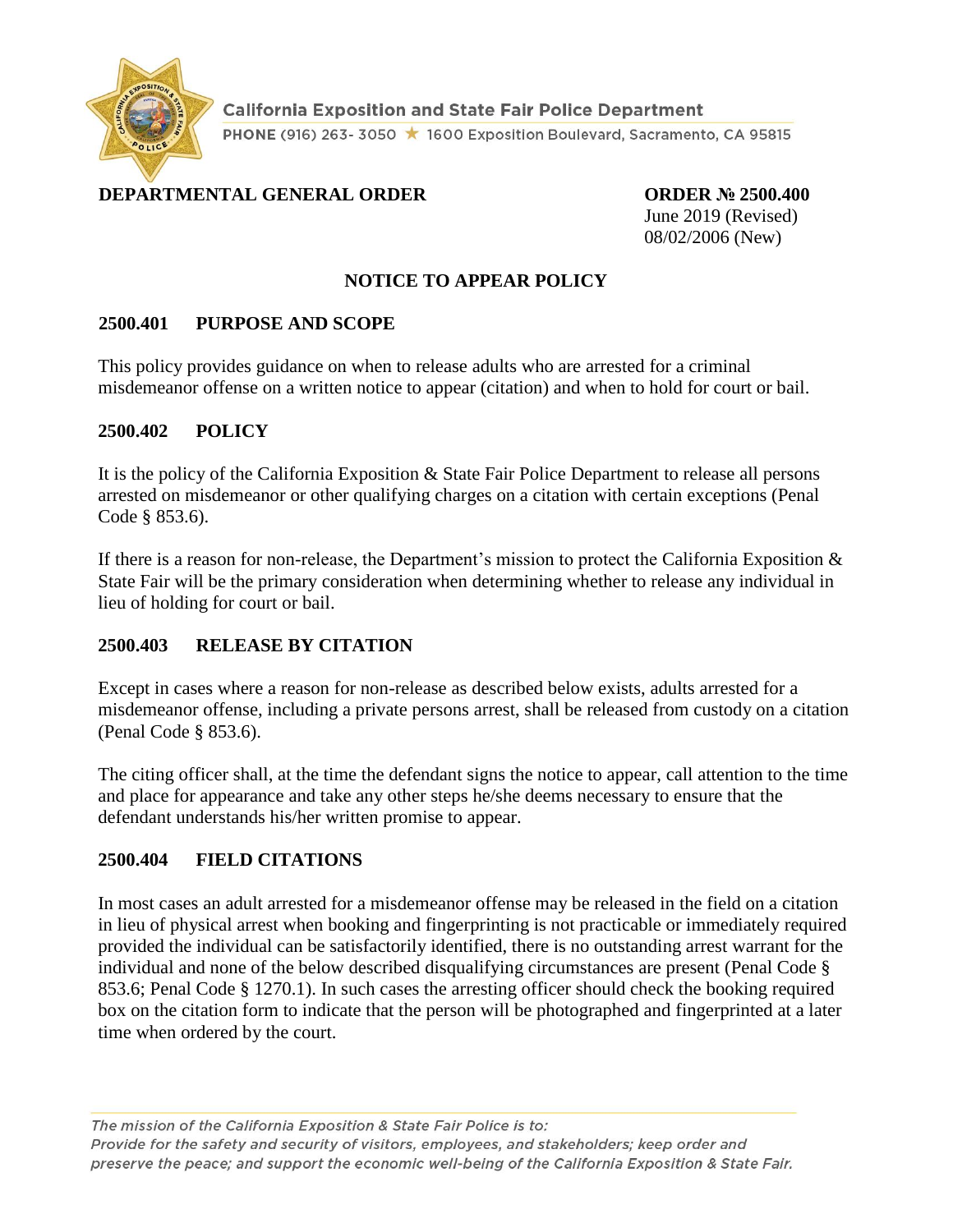When a booking photo or fingerprints are needed for the furtherance of any investigation, the person should be released on citation after booking instead of on a field citation.

## **2500.405 RELEASE AFTER BOOKING**

In some cases it may not be feasible or desirable to release a person in the field. The person should instead be released on citation after booking at the jail.

### **2500.406 NON-RELEASE**

## **2500.406.1 DISQUALIFYING OFFENSES**

An adult arrested on any of the following disqualifying charges shall not be released on citation and shall be transported to the appropriate detention facility or held for court or bail after booking (Penal Code § 1270.1):

- (a) Misdemeanor domestic battery (Penal Code § 243(e)(1))
- (b) Felony domestic battery (Penal Code § 273.5)
- (c) Serious or violent felonies (Penal Code § 1270.1(a)(1))
- (d) Felony intimidation of witnesses and victims (Penal Code § 136.1)
- (e) Rape of a spouse (Penal Code § 262)
- (f) Violation of a protective order and the arrested person has made threats, used violence, or has gone to the protected person's workplace or residence (Penal Code § 273.6)
- (g) Stalking (Penal Code § 646.9)
- (h) Misdemeanor violations of a protective order relating to domestic violence if there is a reasonable likelihood the offense will continue or the safety of the individuals or property would be endangered (Penal Code § 853.6)

## **2500.406.2 REASONS FOR NON-RELEASE**

A person arrested for a misdemeanor shall be released on a citation unless there is a reason for nonrelease. The Officer-in-Charge or their designee may authorize a release on citation regardless of whether a reason for non-release exists when it is determined to be in the best interest of the Department and does not present an unreasonable risk to the community (e.g., release of an intoxicated or ill person to a responsible adult).

Reasons for non-release include (Penal Code § 853.6(i)):

- (a) The person arrested is so intoxicated that he/she could be a danger to him/herself or to others. Release may occur as soon as this condition no longer exists.
- (b) The person arrested requires medical examination or medical care or is otherwise unable to care for his/her own safety
	- 1. The California Exposition & State Fair Police Department shall not release an arrestee from custody for the purpose of allowing that person to seek medical care at a hospital, and then immediately re-arrest the same individual upon discharge from the hospital, unless the hospital determines this action will enable it to bill and collect from a third-party payment source (Penal Code § 4011.10).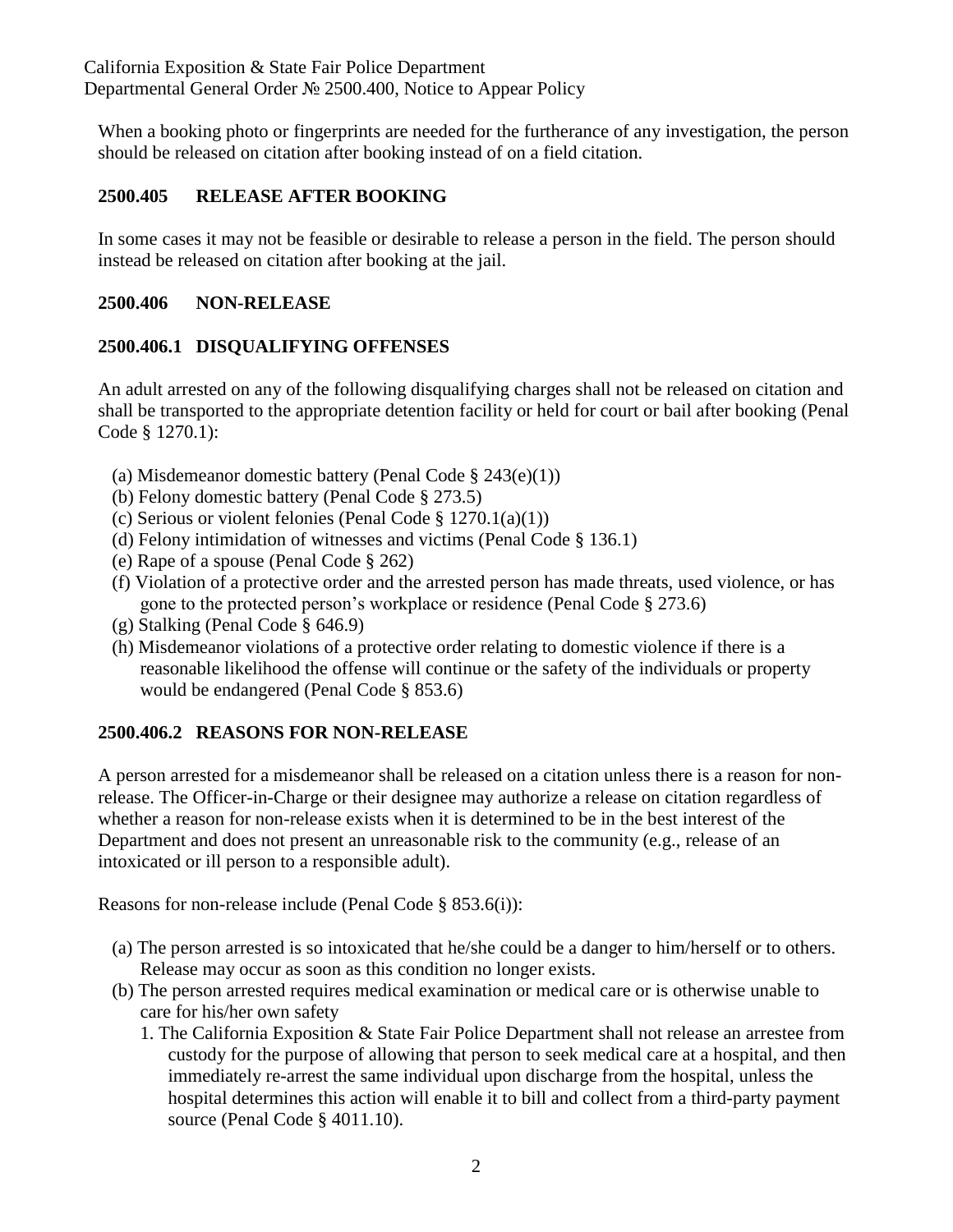California Exposition & State Fair Police Department Departmental General Order № 2500.400, Notice to Appear Policy

- (c) The person is arrested for one or more of the offenses listed in Vehicle Code § 40302, Vehicle Code § 40303, and Vehicle Code § 40305.
- (d) The person has been cited, arrested, or convicted for theft from a store or vehicle in the previous six months, or there is probable cause to believe the person is guilty of committing organized retail theft, as defined in Penal Code § 490.4(a).
- (e) There are one or more outstanding arrest warrants for the person or failures to appear in court on previous misdemeanor citations that have not been resolved (see Misdemeanor Warrants elsewhere in this policy).
- (f) The person could not provide satisfactory evidence of personal identification.
	- 1. If a person released on citation does not have satisfactory identification in his/her possession, a right thumbprint or fingerprint should be obtained on the citation form.
- (g) The prosecution of the offense or offenses for which the person was arrested or the prosecution of any other offense or offenses would be jeopardized by the immediate release of the person arrested.
- (h) There is a reasonable likelihood that the offense or offenses would continue or resume, or that the safety of persons or property would be imminently endangered by the release of the person arrested.
- (i) The person arrested demands to be taken before a magistrate or has refused to sign the notice to appear.
- (j) There is reason to believe that the person would not appear at the time and place specified in the notice to appear. The basis for this determination shall be specifically documented. An arrest warrant or failure to appear that is currently pending shall constitute reason to believe that the person will not appear. Other reasons may include:
	- (a) Previous failure to appear is on record
	- (b) The person lacks ties to the area, such as a residence, job, or family
	- (c) Unusual circumstances lead the officer responsible for the release of prisoners to conclude that the suspect should be held for further investigation

### **2500.407 MISDEMEANOR WARRANTS**

An adult arrested on a misdemeanor warrant may be released, subject to supervisor approval, unless any of the following conditions exist:

- (a) The misdemeanor cited in the warrant involves violence
- (b) The misdemeanor cited in the warrant involves a firearm
- (c) The misdemeanor cited in the warrant involves resisting arrest
- (d) The misdemeanor cited in the warrant involves giving false information to a peace officer
- (e) The person arrested is a danger to him/herself or others due to intoxication or being under the influence of drugs or narcotics
- (f) The person requires medical examination or medical care or was otherwise unable to care for his/her own safety
- (g) The person has other ineligible charges pending against him/her
- (h) There is reasonable likelihood that the offense or offenses would continue or resume, or that the safety of persons or property would be immediately endangered by the release of the person
- (i) The person refuses to sign the notice to appear
- (j) The person cannot provide satisfactory evidence of personal identification
- (k) The warrant of arrest indicates that the person is not eligible to be released on a notice to appear